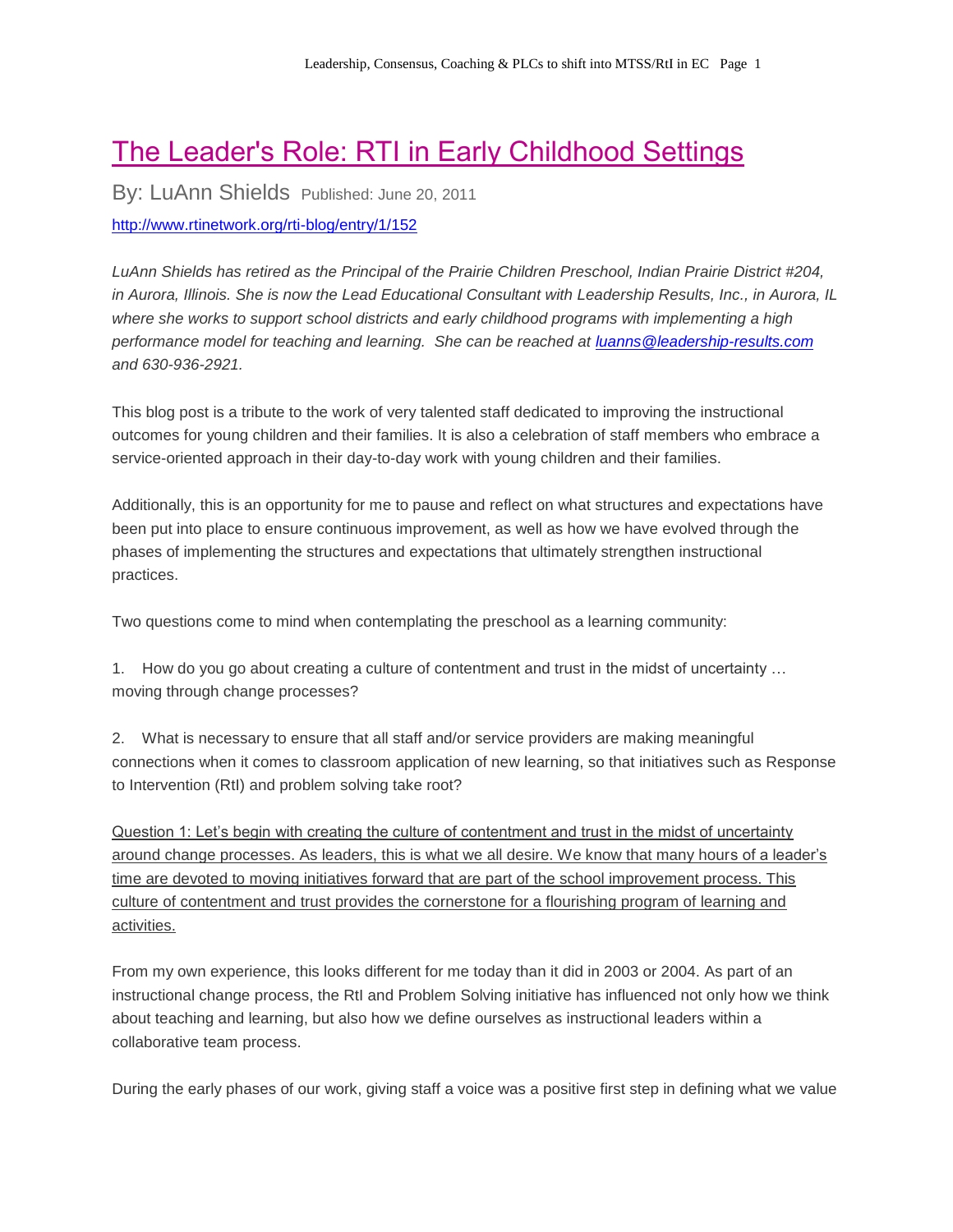as instructional leaders of young children. Engaging all stakeholders in a process of gathering input and feedback through surveys, meeting with individual teams, connecting on a regular basis with the building instructional leadership team, and developing smaller groups to address core issues around instruction is essential. Just telling staff "my door is always open" is not enough. Staff benefit from having time to meet—in small group settings outside of the larger group meetings—to participate in open and honest dialogue around student learning. In building the culture of contentment and trust, it's essential to accept and/or consider this input and feedback from staff. Be mindful if you are using time and energy to gather staff perspectives with respect to student learning and staff's own learning; then be genuine in your intention to honor the feedback and make needed changes.

Through a process of acknowledging the perspectives of staff members and pausing periodically to recognize the unique contributions of individuals, the movement from fear of the unknown to an increased comfort and willingness to engage in activities around new learning about evidenced-based instructional practices becomes a reality. Over time, as mechanisms for increased communication are put into motion and structures for expanding leadership capacity are established, staff will see themselves as valued in a process and begin to take ownership for not only their own professional learning, but also the learning outcomes of students.

Question 2: How do we ensure that all staff and/or service providers are making meaningful connections when it comes to the classroom application of learning, so that evidenced-based instructional practices are taking root?

Through the years, the professional learning of staff has shifted to a more comprehensive approach around research supporting the work of professional learning communities. Embracing the concepts that are grounded in a culture of collaboration, student learning, and a focus on results has been pivotal. These principles have guided us toward systems of communication that support staff in serving as "coaches" for one another. In addition, utilizing a problem-solving model to address building-level initiatives provides the foundation for overall decision making that is based on clearly defined targets, school-wide data, a focused plan for continuous school improvement, and ongoing evaluation of instructional practices.

By building on the collaborative team process within the structure of a professional learning community, we have been able to narrow the focus and closely monitor our progress with essential target skills for preschoolers. We needed consistency across the program with regard to instructional delivery. At this point, members of our instructional leadership team have taken the lead with various areas of focus, pulling in staff across the program to engage them in decision-making processes.

Through this progression of letting go, I have experienced firsthand the power of arousing the leadership capacity within the staff. I have learned that the "fingerprints" of leadership are rooted in the ability to find contentment by trusting and empowering those around you.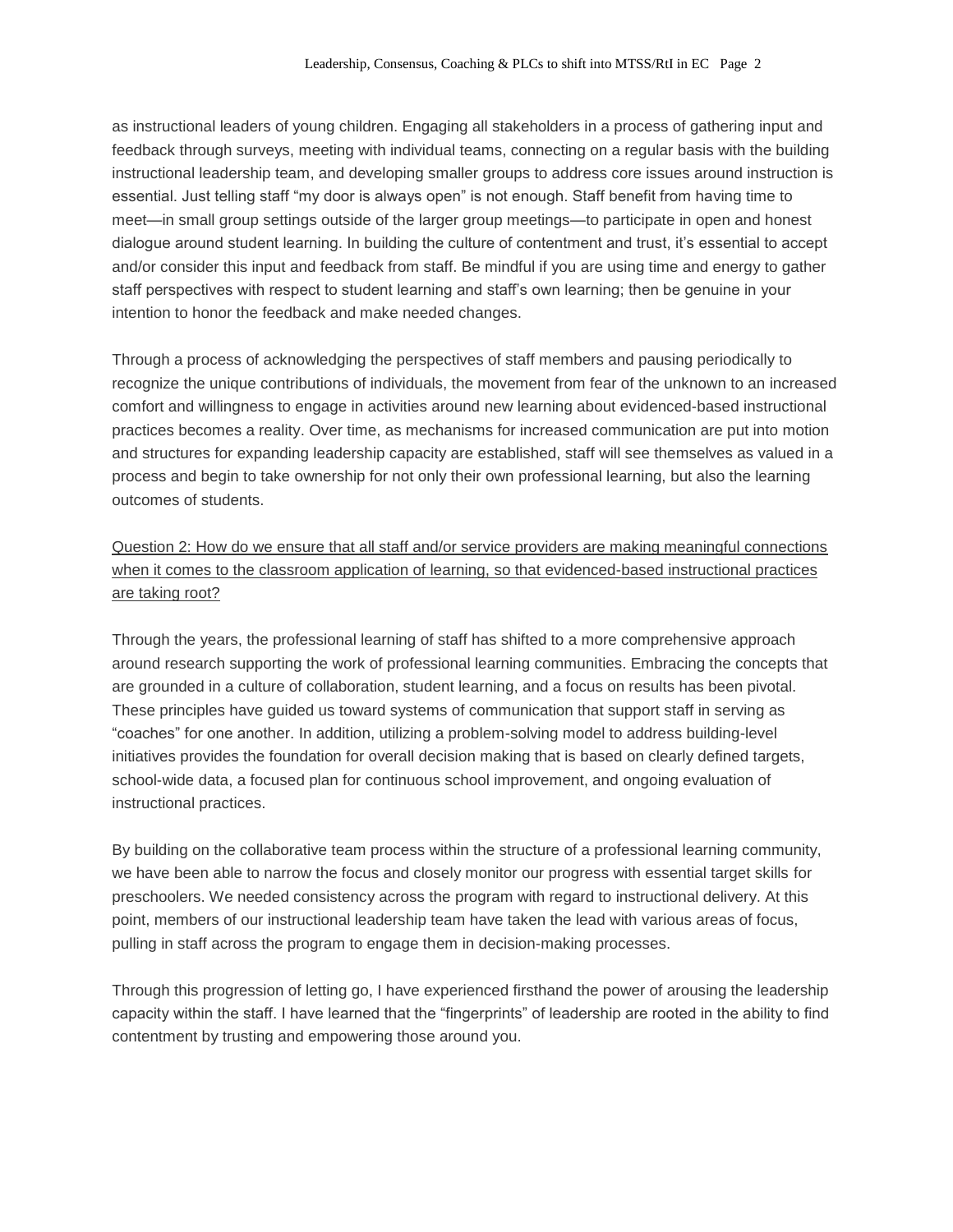# A Teacher's Perspective on RTI in EC/Preschool Settings

By: Megan Hafer, M.S.Ed. Published: March 7, 2011 <http://www.rtinetwork.org/rti-blog/entry/1/119>

*At the time the article was written, Megan Hafer was employed as an Early Childhood Education / Early Childhood Special Education teacher at Prairie Children Preschool (PCP), a blended community preschool operated by the Indian Prairie School District # 204, Aurora, IL. She is now a Learning Support Coach at the Ann Reid Early Childhood Center (ARECC), a blended community preschool operated by neighboring Naperville School District # 203. She can be reached at [Mhafer@Naperville203.org](mailto:Mhafer@Naperville203.org) (630-420-6899).*

As an Early Childhood (EC) teacher I have had an opportunity over the last several years to learn about the process of implementing RtI in the preschool classroom. I have taught for nine years in an inclusive classroom, teaching a combination of typically developing children, children with special needs, and atrisk students. I have seen firsthand how many children benefit from our core curriculum and instructional practices and how more intensive intervention is necessary - and essential for some children - to develop strong skills. In addition to participating on my school's Instructional Leadership Team, I have obtained a graduate degree in Early Childhood Leadership and am currently pursuing a degree in Educational Administration. My educational and experiential background has provided me with an opportunity to view the RtI initiative through the eyes of an aspiring administrator as well as a teacher. We know that RtI is essential to achieving student outcomes in the EC/preschool setting. Now, as educators, it is our job to work together to find a way to put it into action.

### Why do we need to implement RtI in the EC/preschool setting?

The answer is quite simple. We are in the midst of a shift in the world of early childhood education. This educational shift is urging teachers to move from creating an environment of incidental learning to an environment that promotes more intentional teaching. This change may be evident by changes taking place inside and outside the classroom, such as modifying the planning process to focus first on selecting the skill that needs to be taught and then selecting the lesson/activity to teach the skill, or by providing more structured, skill-based learning activities at the classroom centers. While the students still engage in play during center time, the presence of skill based activities throughout the classroom is becoming much more evident. All students receive instruction from the standard core curriculum, otherwise known as Tier 1 instruction. However, research shows and all teachers know that there are students who need more intensive instruction than others to achieve expected student outcomes. This intensive instruction can be delivered through Tier 2 or Tier 3 interventions. Through implementation of the RtI initiative we have an opportunity to provide the support and differentiated instruction needed to facilitate student success at the EC/preschool level.

#### Where do we start?

RtI at the EC/preschool level currently looks different than what we see at the elementary and secondary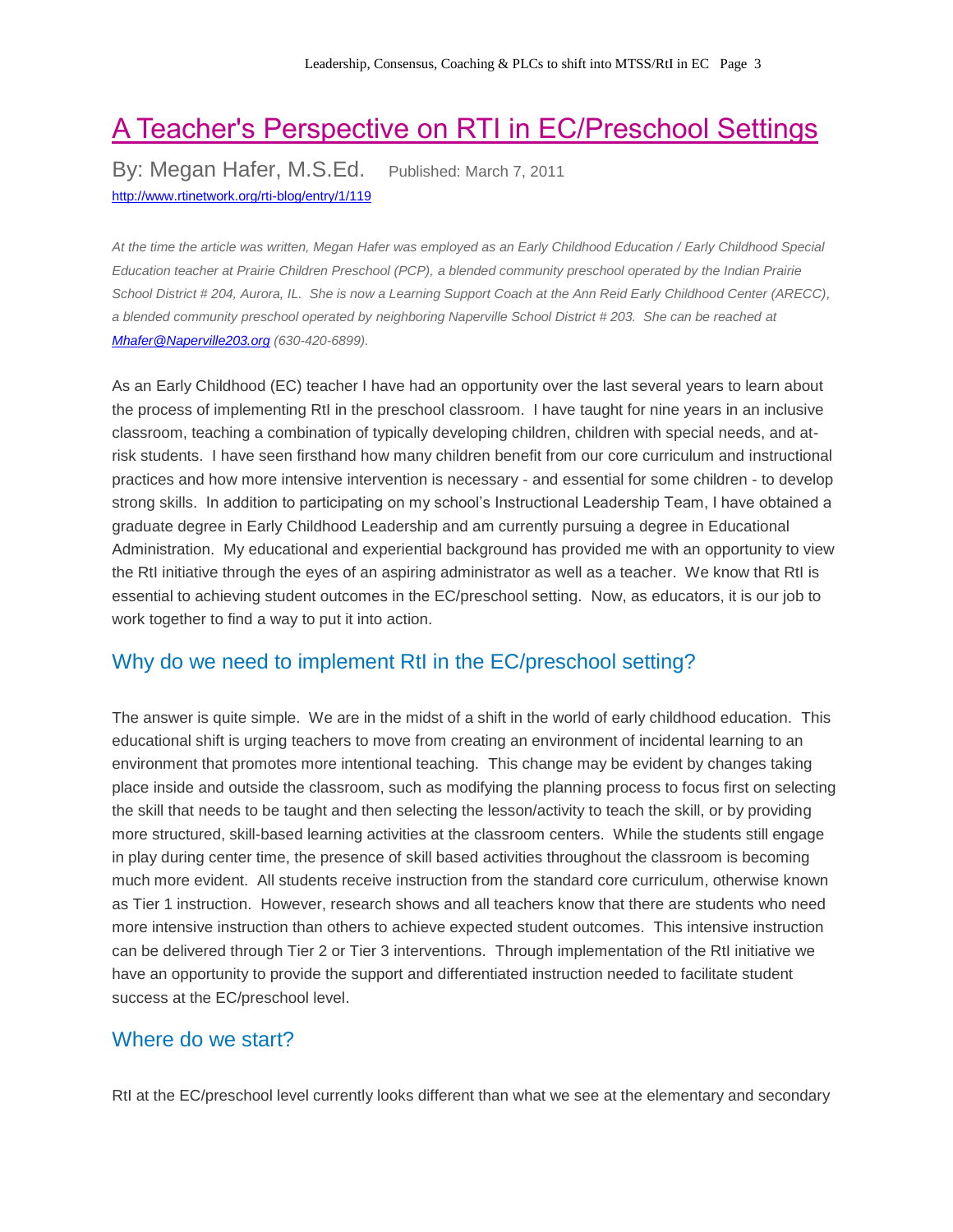levels. One of the differences is the greater number of research-based curriculum programs available for Tier 2 intervention at the elementary and secondary levels. Elementary and secondary education allows for more direct instruction through Tier 2 intervention programs. There are very few intervention programs available that are appropriate for the EC level. However, that doesn't mean that we can't start the process with what we currently have available. We can start by taking steps to provide Tier 2 intervention by modifying skill-based learning activities that are a part of the Core Curriculum. The first step to prepare for implementation of RtI is to develop specific skills related to the curriculum that are expected outcomes for all children who attend your EC/preschool program. Specific skills should be selected from all areas of development (language arts, math and science, social emotional, physical development and health) and should align with both the Core Curriculum standards and the Illinois Early Learning Standards. These skills then become the foundation from which to measure student achievement and progress. Developing specific skills as part of the core curriculum provides consistent expectations for instruction and student learning, as well as a guideline for data collection/assessment of students. This allows us to monitor student progress and provides an indication of which students are not responding to Tier 1 instruction and may be in need of more intensive Tier 2 instruction. If we can gain an understanding of each student's learning style and rate of learning, we can pass this information along to the elementary schools and help them be better prepared to provide appropriate instruction at the Kindergarten level.

#### How do we implement RtI in the EC/preschool setting?

The RtI process begins with a change in the way teachers think about planning for instruction and data collection/assessment. In the past, teachers collected data as a way to assess student learning. However, the process often stopped there. Now, RtI provides us a means by which to take things to the next level. Implementation of RtI encourages teachers to use their data to drive their instruction. More specifically, analyzing student data is now a tool that can be used to plan for instruction at all tiers. Based on student data, the teacher can identify skills that need to be taught as part of the core curriculum as well as skills that may need to be taught to specific students through more intensive tiers.

### How are our program staff members creating changes to use data to drive instruction?

Our first step towards using data to drive instruction was to increase consistency of instruction across the program. We started a transdisciplinary process of selecting specific "target skills," which align with the Illinois Early Learning Standards and Creative Curriculum checklist, with the support of Lynette Chandler from Northern Illinois University. These "target skills" became the focus of our core curriculum. By narrowing our focus for instruction and data collection/assessment based on our "target skills" we were able to achieve more consistent instruction across the program. We also created a system for consistent data collection/assessment on the "target skills" using common assessment forms and a data-binder. In addition, staff participated in staff development for training around the problem-solving process provided by the Illinois ASPIRE (Alliance for School-based Problem-solving & Intervention Resources in Education)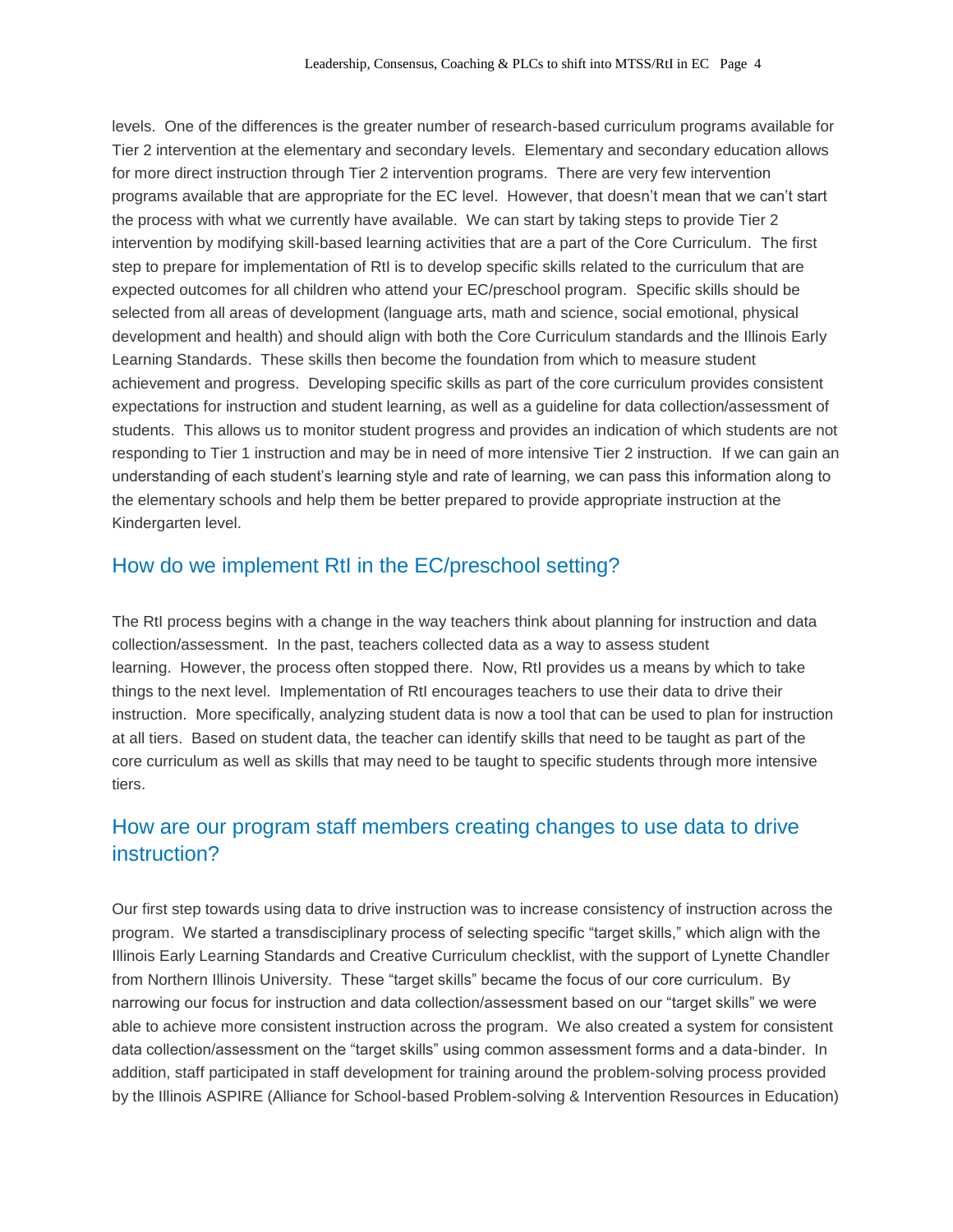state-wide initiative, funded through IDEA. We then began putting the problem-solving process into practice and supported staff with the use of professional learning communities. Working together in Professional Learning Communities (PLC's) has encouraged teachers and related service staff to work together to analyze student data, identify instructional needs at the classroom level, and implement tiered instruction as needed.

### Is RtI appropriate at the EC level?

This is a question that is often asked of EC educators, and an important one at that. When changes take place in education it is important to weigh the risks and benefits, in order to determine what is best for students. In my opinion, RtI is and can be very beneficial to many students. As a teacher, I have always been aware of the students who were achieving curriculum expectations, those achieving beyond expectations, as well as those who were struggling to achieve. I have always differentiated my instruction to provide additional support to the students who were struggling, as well as additional support to the students who achieving beyond expectations. However, now with the implementation of RtI I am provided with additional resources, research and support from related service providers to help me analyze my data, implement Tiered instruction, and monitor the progress of students. I don't believe that RtI requires me to engage the students in "skill and drill" type activities, but that through intentional planning for Tier 1, Tier2, and Tier 3 instruction I can provide appropriate skill based learning activities to help each child receive the support they need to achieve the expectations.

I think it is important to recognize that implementation of the RtI intervention model at the EC/preschool level is an on-going process. Each year our school makes improvements in our efforts to put practices into place that ensure that teachers are using data to drive instruction. These are exciting times for the field of EC, with increasing acknowledgement of the importance of learning in the early years. We have an opportunity now to align our practices with those of the elementary and secondary levels, and implement use of the RtI initiative to ensure that each student is receiving the differentiated instruction needed to achieve success in school!

### Insights Regarding the Implementation of RtI in Early Childhood Settings

By: Kristy Herrell, SSP, NCSP Published: May 2, 2011

<http://www.rtinetwork.org/rti-blog/entry/1/135>

*At the time the article was written, Kristy Herrell was a school psychologist with the Indian Prairie School District, # 204 in Aurora, IL. She continues to provide support for the MTSS/RtI model in a nearby school district while pursuing doctoral studies in Leadership and Education Policy.*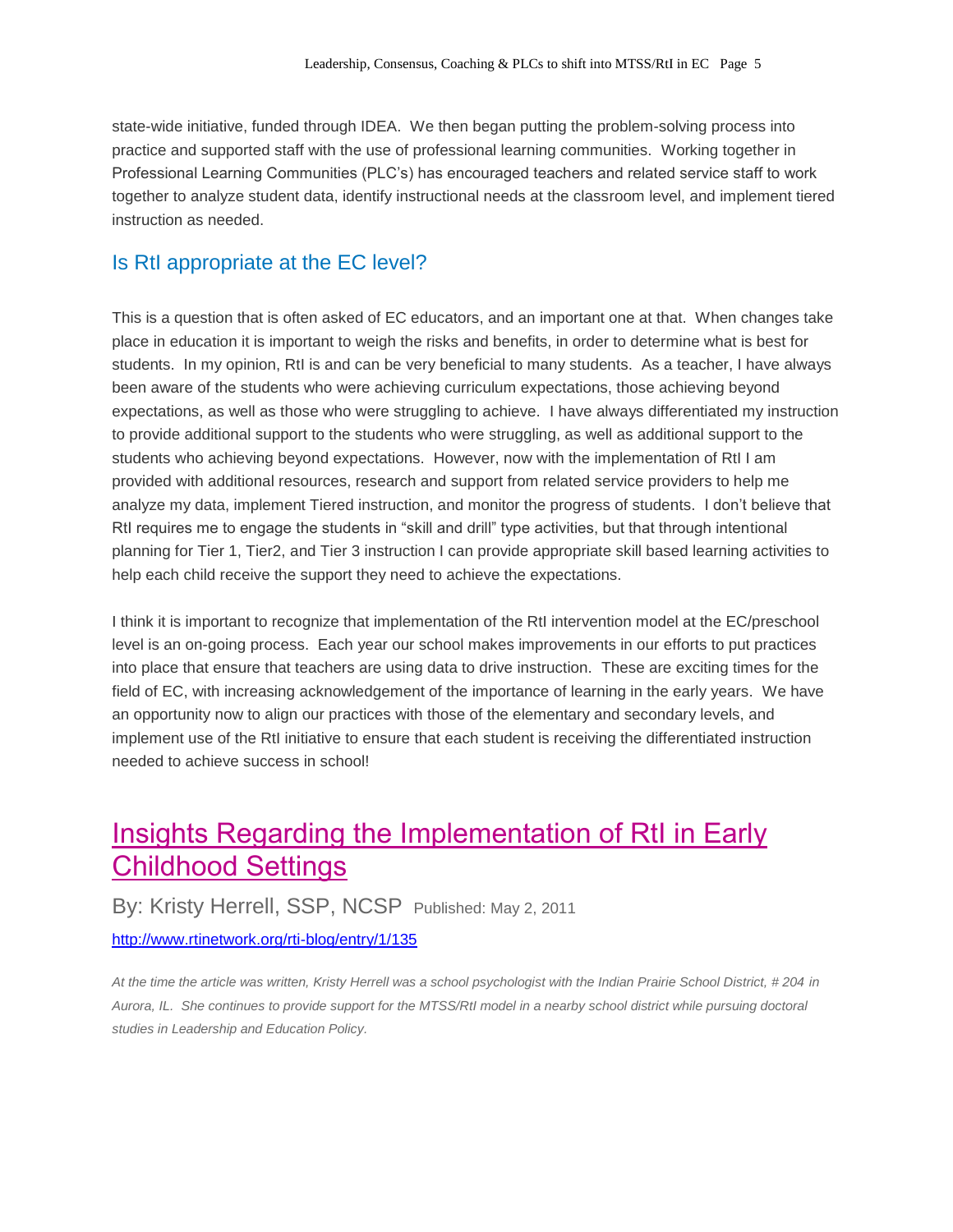I am a school psychologist in my third year at Prairie Children Preschool (PCP) in Aurora, IL, an inclusive early childhood program operated by the Indian Prairie School District # 204. Previously, I worked for a special education cooperative and serviced early childhood classrooms throughout many districts. When program leaders implement change at the system level, the change process will encounter many peaks and valleys. Systems level change requires not only a shift in procedures and expectations but also a shift in philosophy and thinking processes. Both are essential in order for sustained and lasting change to occur. Systems and expectations must be in place to maintain this philosophical shift. In this blog entry, I will describe some starting points around the link between assessment and instruction to promote discussion and talking points rather than outlining a complete guide for RtI implementation. Let's take a look at two applications of the assessment process that need to be considered in creating an RtI initiative.

### The Problem Solving Process – Identifying Problems

Within any system, people must be provided with a common way to think about solving problems. The four steps of the problem solving process described in the National Association of State Directors of Special Education (NASDSE) RtI document, *Response to Intervention: Policy [Considerations](http://www.nasdse.org/?TabID=448&TabIDOrig=450&ProductID=1278&categoryid=0&langID=0&CurrPage=1&Search=PNA-0525&SearchCurrPage=1&cs=0&tmpModID=-1) and [Implementation](http://www.nasdse.org/?TabID=448&TabIDOrig=450&ProductID=1278&categoryid=0&langID=0&CurrPage=1&Search=PNA-0525&SearchCurrPage=1&cs=0&tmpModID=-1)*, can provide practitioners with that framework. The first step is to identify the problem. If we do not have common ways to identify problems, then it is very easy to get stuck at this step and have difficulty moving forward. I have engaged in many discussions at the building, team, and child level in which problem identification was particularly challenging. In my opinion, this is due to the nature of assessment with young children, the infancy of the development of General Outcome Measures in early childhood (e.g. a quick assessment that is predictive of a broader skill), and the larger changes occurring in education (e.g. accountability, high stakes testing, etc.). The struggle lies in coming to common agreement around the data sources that will be used to drive instructional decisions, which is the primary purpose of assessment. Therefore, a vital first step in the RtI implementation process is to develop a common assessment process throughout the program so that staff can begin to discuss problems with a common language.

At PCP, we redesigned our data collection process for monitoring classroom progress so that we have common discrete skills in each developmental domain, aligned with the Creative Curriculum objectives, that are aligned with the Illinois Early Learning Standards (IELS). Each teacher keeps an assessment binder with sections for each individual student where protocols for gathering information on student progress on the discrete skills are kept. The binder also includes information from a variety of other assessment sources including curriculum-based measurements (Individual Growth and Development Indicators (IGDIs), Preschool Numeracy Indicators (PNIs)), portfolio items, and evaluation tools tied to specific curricula. Instructional decisions are guided by the synthesis of these data sources. This gives staff a common place to start talking while reviewing data and allows for problems to be identified more consistently. Requiring this type of data collection has spurred healthy debates over how we can identify problems reliably and what types of data are going to be considered valid for specific decision-making purposes in our program. It's not that there is a lack of data collected to help identify problems in early childhood. Actually, the opposite is true. There is an overwhelming amount of data and choosing the most essential pieces and arranging them for easy access and decision-making is challenging. The key is to find ways to assess students reliably with tools that have been validated for specific purposes in ways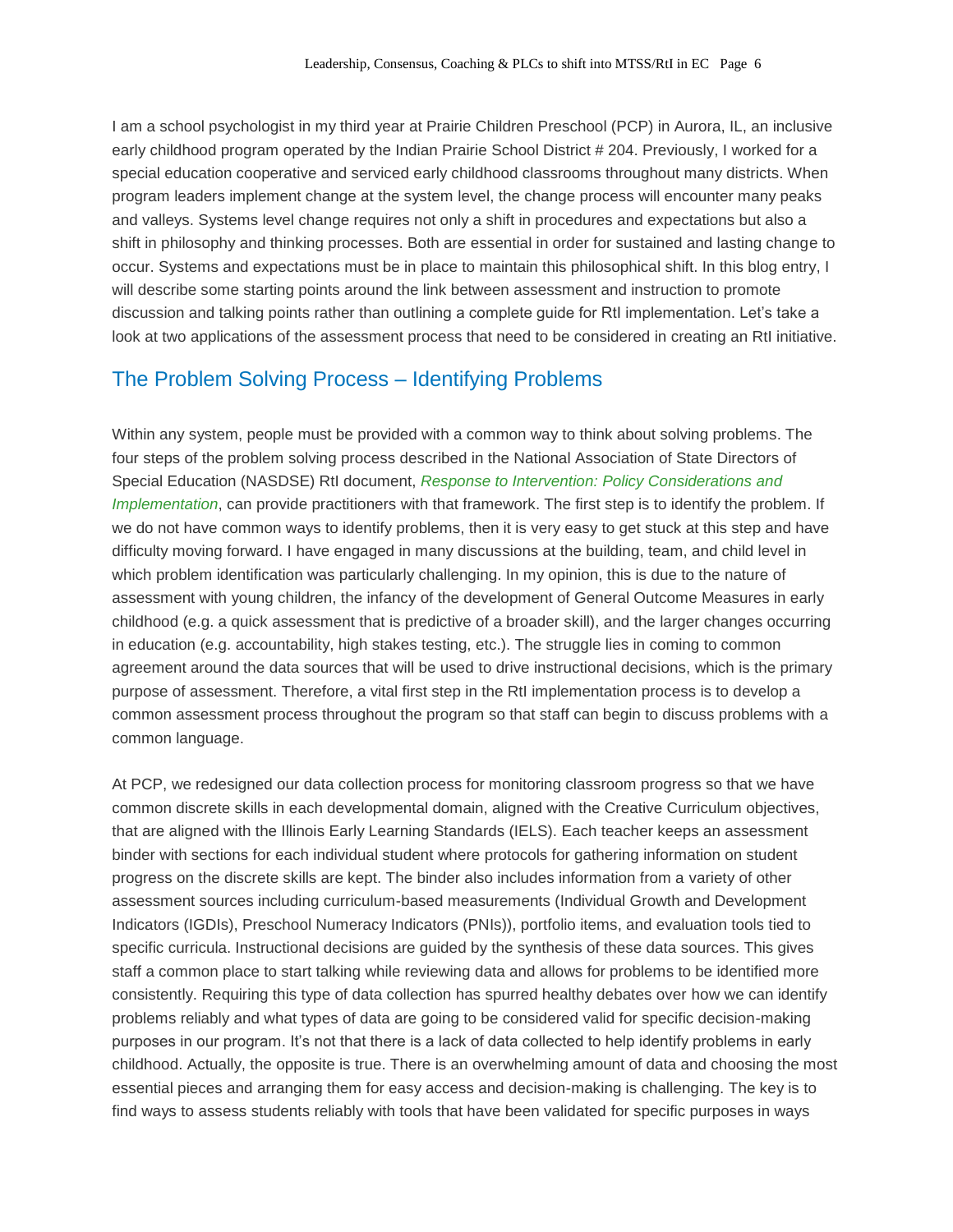that are not overwhelming to staff and students. On our journey at PCP, we have made leaps ahead in this area, but still have a ways to go.

### Collaborative Inquire/Collaborative Learning

Not only is it valid to have a common assessment language and process, it is also vital to have a system in place that allows teachers and support staff time and a set of procedures to discuss the link between assessment and instruction. Professional Learning Communities (PLCs) were introduced into the school district a few years ago as a school improvement initiative. This offered an opportunity for PCP staff to focus on melding the process of collaborative inquiry around ways we link assessment to instruction into our evolving RtI practices. This type of inquiry and learning allowed us to create a foundation and structure for teachers and support staff to grow together professionally. There are other collaborative inquiry models in the literature besides PLCs. So, implementation of collaborative learning can occur under many titles. We use PLCs in our school to be consistent with the district's initiative. Using our experiences, our data, our examples, and our students, PLCs have provided a structure for internal professional development. PLCs provide the structure for us to learn within the context where the acquired skills need to be applied.

The first year of implementation was a struggle. So during our second year, we created a survey to help us identify the problems. The problem-solving process is not only applicable for student-oriented problems but also can and should be used to identify systems-level issues. By doing this, administration and staff in leadership roles modeled how this way of thinking can be used at any level. After reviewing and analyzing the problem, we created an action plan that included the development of a core group of staff members who were viewed in leadership roles within their collaborative group. This core group engages in collaborative inquiry to learn about the core principles of PLCs and ways to gauge students' responses to instruction. Then, they bring their learning back to their own collaborative group and vice versa. The learning that occurs in each collaborative group also guides the learning of the core group. Within an RtI framework, PLCs provide the necessary means to engage in embedded professional development around the provision and evaluation of differentiated instruction that is driven by the needs of our staff and our students.

In summary, a strong foundation for assessment and collaborative inquiry are essential in an RtI framework.

### Embedding Professional Development in Early Education / Preschool Programs to Move into MTSS/RtI Practices By: Robin Miller Young, Ed.D., NCSP Posted: June 2012 <http://npdci.fpg.unc.edu/blogs/response-intervention-early-childhood-rti-ec>

*At the time the article was written, Dr. Robin Miller Young was the Student Services Coordinator at Prairie Children Preschool (PCP), an "RtI" and "PBIS" award-winning preschool in the Indian Prairie School District (# 204), Aurora, IL. She*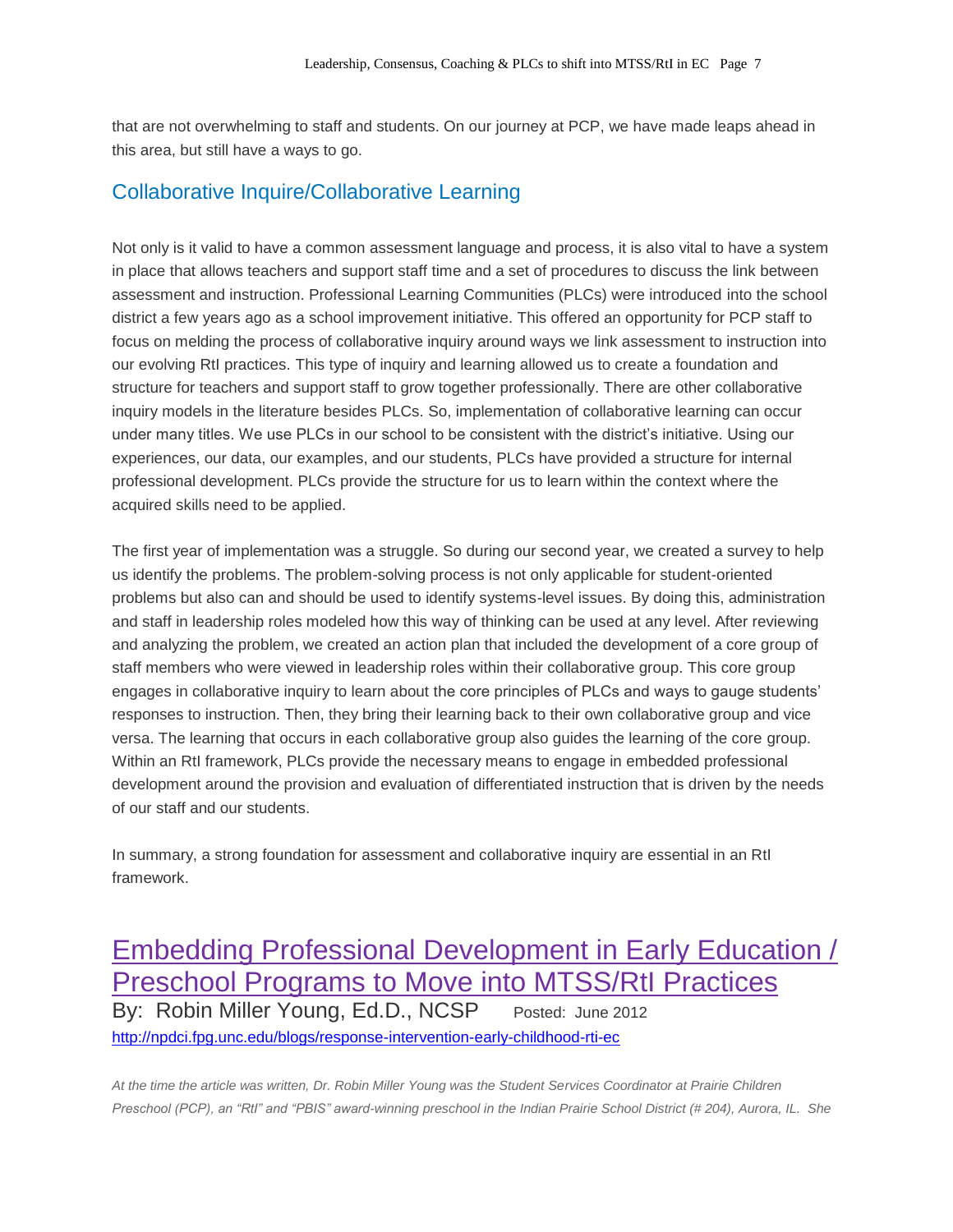is now an Assistant Professor and Director of Early Childhood Education at Rockford University, Rockford. She can be *reached a[t RobinMillerYoung@gmail.com](mailto:RobinMillerYoung@gmail.com) (630-452-1178).* 

Teachers and other professionals who are already working in early childhood settings have unique professional development (PD) needs that must be considered in order to move into successful implementation of MTSS/RtI practices. For these colleagues, the PD activities need to build consensus around the beliefs, attitudes and values of moving into RtI practices, increase knowledge such as information on evidence-based assessment tools and interventions, and increase skills for applying this new knowledge, such as collaborative, data-based decision-making for specific individual children and groups of children. Program leaders also need to know how to how to rearrange and align program structures, plus design and integrate new structures if necessary, so that RTI practices can be established and institutionalized, to support their staff in moving successfully through the change process, and to communicate new performance expectations and methods for holding staff accountable for meeting those expectations. Addressing these staff learning targets with well-designed and motivating PD activities will support implementation of the MTSS/RtI key components outlined in the DEC/NAEYC/NHSA Position Paper [\(http://www.naeyc.org/content/frameworks-response-intervention\)](http://www.naeyc.org/content/frameworks-response-intervention).

Across the country, there are many early childhood and preschool programs that are well on their way toward better meeting children's needs with MTSS/RtI practices; additionally, many programs are just now beginning to ask "What is MTSS/RtI?", and "How might MTSS/RtI look in a Pre-K program?" Those preschools and Pre-K programs that are experiencing success have generally started with the same first steps:

Step 1: Create a leadership team. In 1998, we instituted a Building Leadership Team (BLT) that addressed operational issues; then, in 2006 we made the decision to change the purpose of the team and now we are now an Instructional Leadership Team (ILT). Our mission is to serve as the stewards of sound programmatic, curricular, instructional and environmental decision-making so that all children can achieve essential learning targets. We changed our membership, our agenda, and our meeting norms to reflect this changed mission. Specifically, we use the four steps of the data-based, collaborative, problem-solving process to (a) identify areas of program strengths and problem(s); (b) analyze the reasons for the problem(s); (c) put strategies in place matched to the program need(s); and (d) evaluate the impact of the strategies. Sounds like MTSS/RtI at the system level, doesn't it?!

Step 2: Learn about MTSS/RTI applied in early childhood settings. The purpose of this step is to get to know the specific practices in an MTSS/RtI model and to start building consensus on the need to move to an MTSS/RtI model. Building consensus means helping staff members, family members and other stakeholders understand that the program culture and operational procedures are going to change, and you value their input on the change process as well as in developing the proposed program components. Activities for your team might include watching webinars and webcasts such as the one at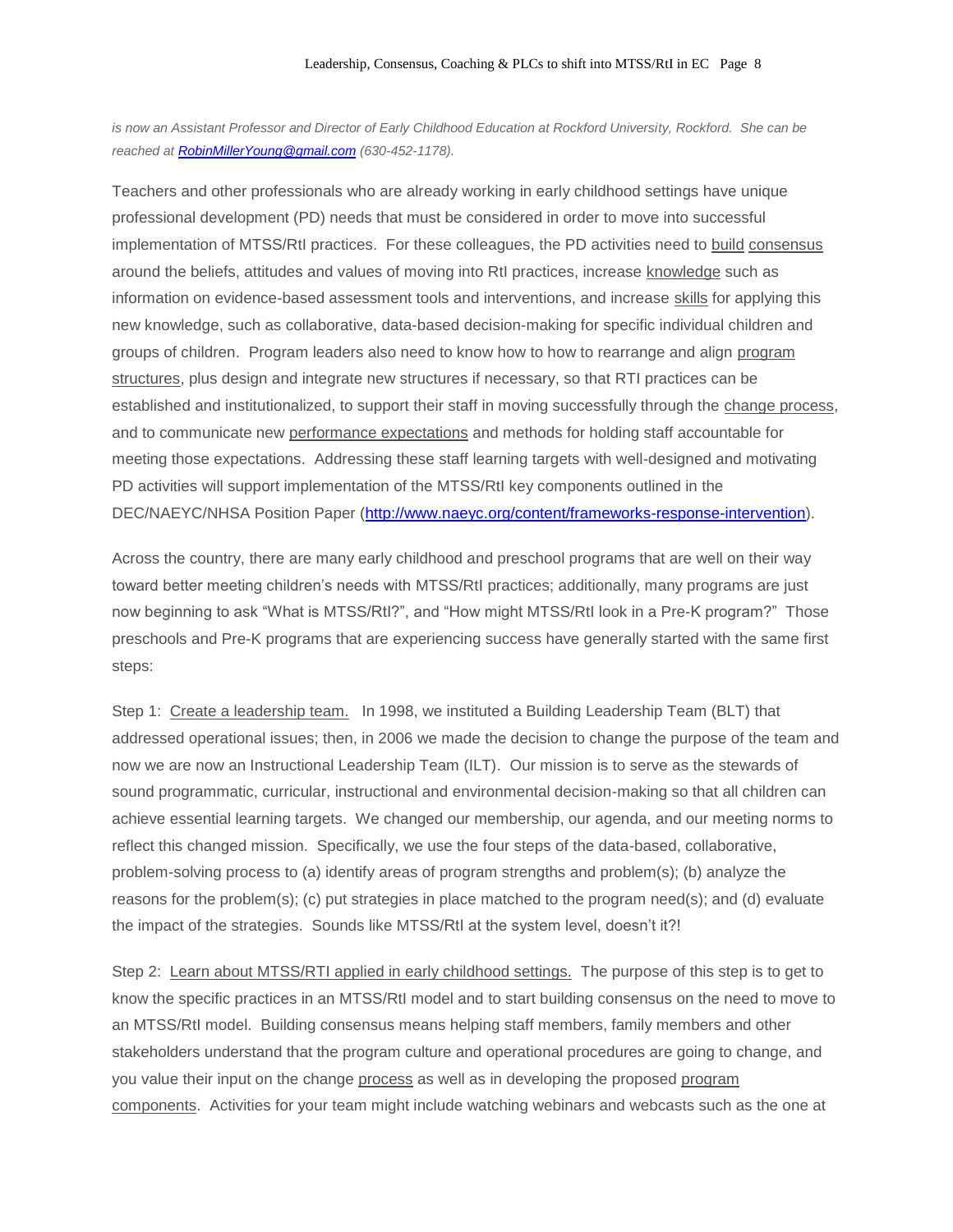the RTI Action Network [\(http://www.rtinetwork.org/professional/forums-and-webinars/forums/rti-national](http://www.rtinetwork.org/professional/forums-and-webinars/forums/rti-national-online-forum-implementing-response-to-intervention-in-early-childhood-settings)[online-forum-implementing-response-to-intervention-in-early-childhood-settings\)](http://www.rtinetwork.org/professional/forums-and-webinars/forums/rti-national-online-forum-implementing-response-to-intervention-in-early-childhood-settings), one developed by Dr. Lynette Chandler (Northern Illinois University) [\(http://ec.thecenterweb.org/resources/response](http://ec.thecenterweb.org/resources/response-intervention-prekindergarten)[intervention-prekindergarten\)](http://ec.thecenterweb.org/resources/response-intervention-prekindergarten); and various webinars on the Brookes Publishing Company's website [\(http://www.brookespublishing.com/resource-center/webinar-series/rti-in-early-childhood/fall-series/](http://www.brookespublishing.com/resource-center/webinar-series/rti-in-early-childhood/fall-series/) and [http://www.brookespublishing.com/resource-center/webinar-series/rti-in-early-childhood/\)](http://www.brookespublishing.com/resource-center/webinar-series/rti-in-early-childhood/). There are also a variety of resources listed on an Annotated Bibliography located on the Center for RtI in EC website (CRTIEC) [\(http://www.crtiec.dept.ku.edu/resources/\)](http://www.crtiec.dept.ku.edu/resources/) and an article in the milc newsletter by Amanda VanDerheyden [\(http://community.benchmarkemail.com/users/milcstaff/newsletter/November-2011-](http://community.benchmarkemail.com/users/milcstaff/newsletter/November-2011-Newsletter) [Newsletter\)](http://community.benchmarkemail.com/users/milcstaff/newsletter/November-2011-Newsletter). Additionally, team members can also go to visit other schools and programs that have already started a journey into MTSS/RtI to see the practices "in action" and to have some one-on-one conversations with other practitioners about their journey. If visiting is not possible, a telephone conference call or a video-call, like Skype, can be arranged to connect with other leaders and practitioners in the field.

Learning more about MTSS/RtI and then having discussions around critical program issues would be good second steps in the in-service process for teachers and other professionals who are already working in early childhood settings.

### The Benefits of Collaboration: University Faculty and Preschool-based Professionals Working Together

By: Lynette K. Chandler, Ph.D. Published: February 6, 2012 <http://www.rtinetwork.org/rti-blog/entry/1/180>

*At the time the article was written, Dr. Lynette Chandler was a Professor of Education at Northern Illinois University, Dekalb IL where she chaired the Department of Early Childhood and Special Education (SEED). She has retired from NIU and is now a Professor Emeritus of the university; also, she is actively engaged in research and consulting work with a variety of clients. She can be reached at [Chandlerl1@niu.edu.](mailto:Chandlerl1@niu.edu)* 

As a young professor, I remember attending a conference session in which a speaker talked about conducting research and working with staff and children in a local preschool program, and I immediately thought two things. My first thought was "Wow, I want to do that," and my second thought was "How do you get to do that? How do you make that happen?" I asked the presenter how he made it happen and he said "Visit programs, meet program staff, and just ask." Happily, I did that and I have had many opportunities to work with children and staff in early intervention and preschool programs. My most recent collaboration has been with Prairie Children Preschool (PCP) in the Indian Prairie School District # 204 in Aurora, Illinois.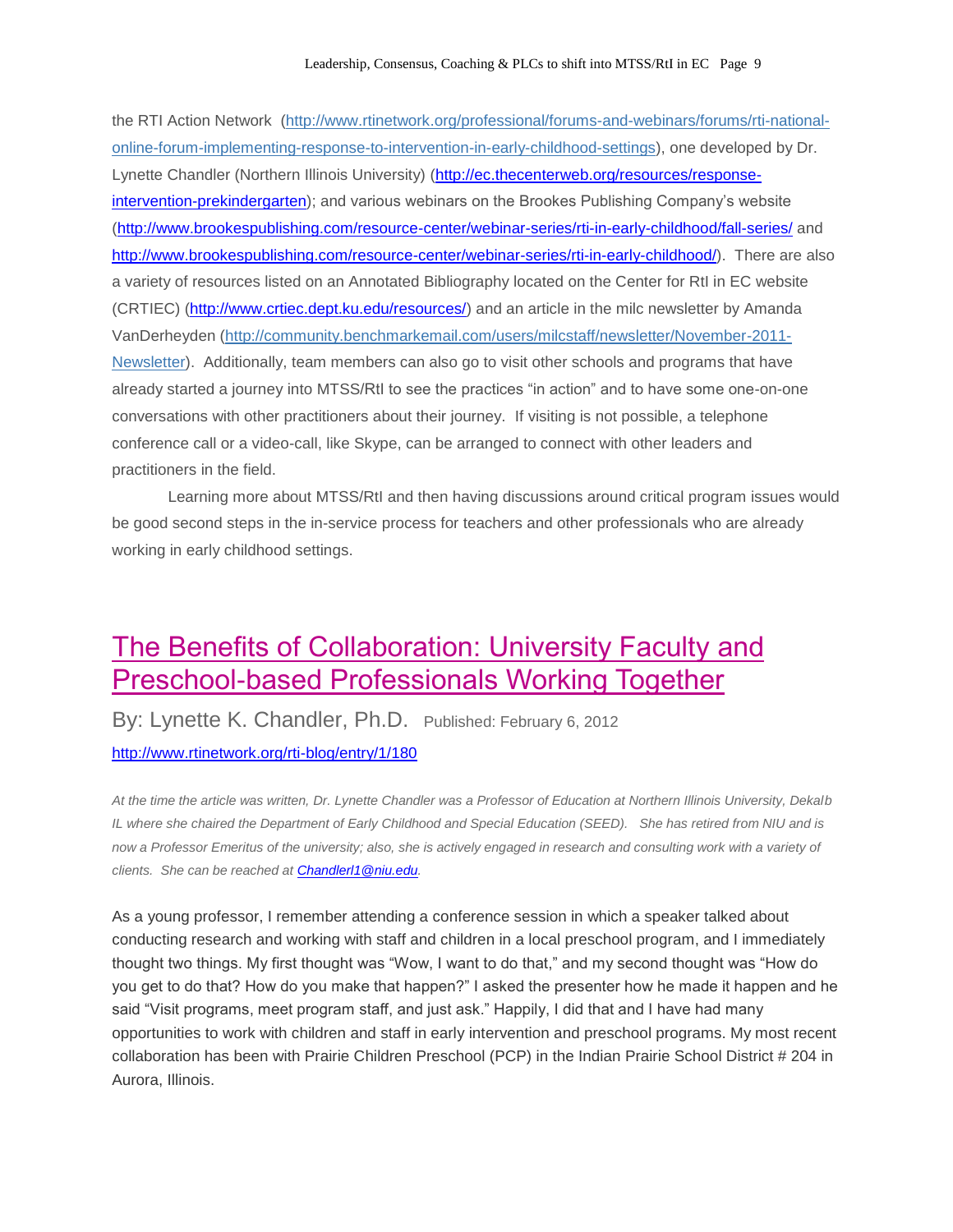In the past few months, you have read some very insightful blog entries from staff at PCP. These narratives have chronicled their journey to develop a Response to Intervention (RtI) program that addresses early literacy, math, and social-emotional skills and positive behavior. I was privileged to be part of this journey. My entry is about the advantages of being part of the systems change process that occurred within PCP.

I started to work with the PCP staff in 2005 after receiving copies of the Individual Growth and Development Indicators (IGDIs) from the University of Minnesota. Our first collaboration was to develop local norms for the IGDIs and to begin to use IGDI data to identify children who might benefit from additional instruction and support in early literacy. At the same time, administrative and teaching staff members were in the process of revising the program's vision, mission statement, and associated practices as part of the school improvement plan. I was able to participate in program assessment, conversations with staff, and planning meetings, which led to new program goals to a) adopt a shared understanding of developmentally appropriate practices developed by the National Association for the Education of Young Children (NAEYC) and recommended practices developed by the Division for Early Childhood (DEC) of the Council for Exceptional Children, b) establish a reasonable number of programwide outcomes for children at the 3- and 4-year-old levels, (c) include outcomes for preacademic skills in order to better prepare children for kindergarten, and (d) use data to make decisions about instruction for individual children and groups of children.

One of the unique contributions that I was able to bring to the table as an early childhood general and special educator was current information from both NAEYC and DEC and the perspective that the philosophies and approaches of these two organizations could be blended to meet the needs of all children regardless of cultural, linguistic, and ability diversity. I was able to participate in a series of professional development workshops, collaborative team meetings, and readings of current and recommended practices that led to a revised vision and mission statement and the adoption of intentional planning and teaching, the use of adaptations and individualized supports to meet the needs of individual children, shared expectations for student outcomes, and the use of data to identify children and drive instruction.

This led to the development of Project ELI (Early Literacy Initiative). Several teachers and other staff expressed interest in developing more intentional strategies to assure that they were addressing early language and literacy skills for all children. When we developed Project ELI, RtI was not a common term or practice for preschool, although tiered instruction was something that we frequently discussed. So, we asked for volunteers to help develop and then pilot an early language and literacy assessment and intervention program. Nine teachers of 4-year-olds and one teacher of 3-year-olds volunteered, as did several speech-language pathologists.

Together, we reviewed and selected early literacy curricula and resources, conducted classroom assessments of the early literacy environment (using the Early Language and Literacy Classroom Observation [ELLCO] assessment), made classroom changes based on ELLCO outcomes, and developed an IGDI assessment schedule and procedures for using IGDI data to identify children who were at risk. We also adopted a core early literacy curriculum and developed and implemented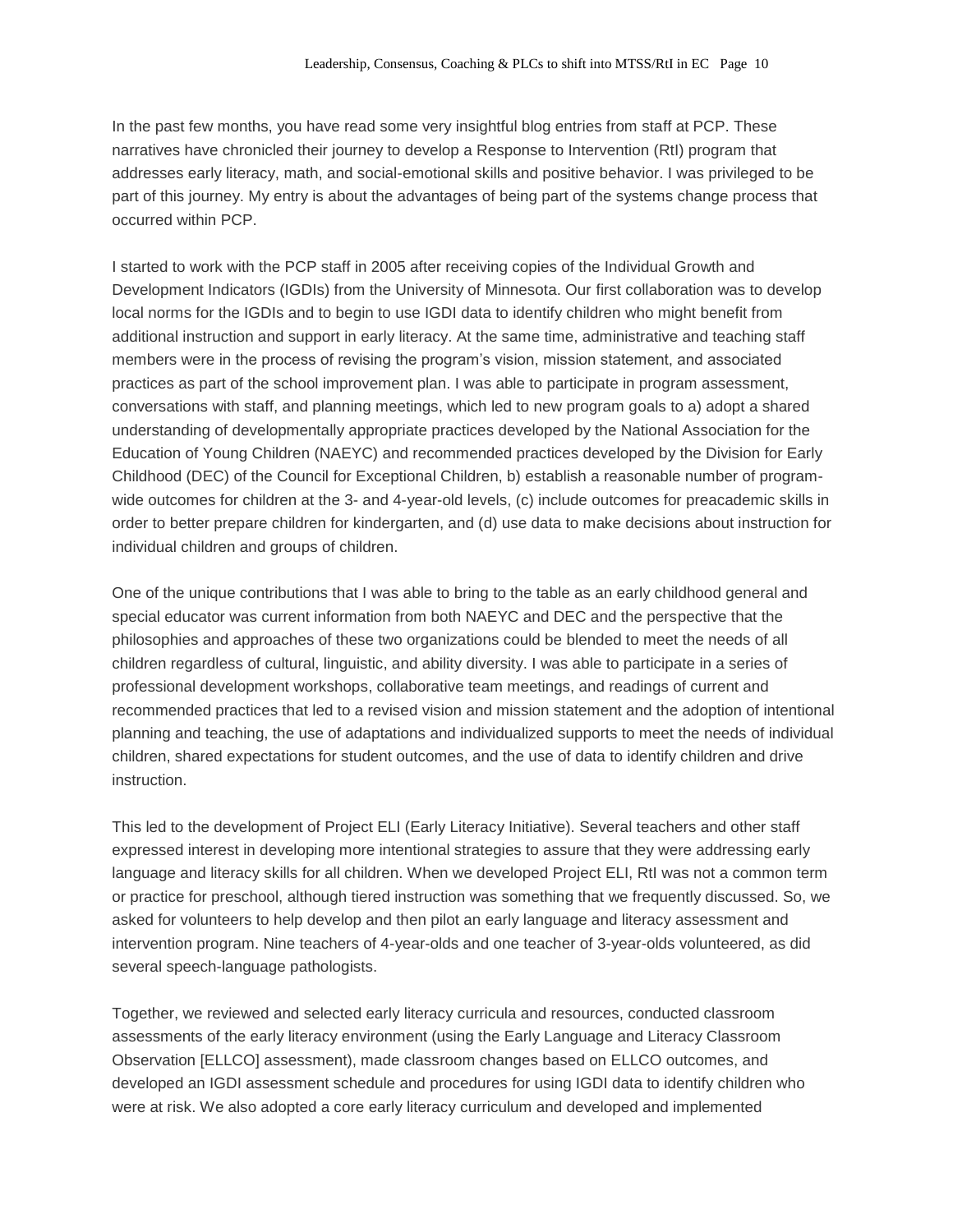classroom-wide teaching strategies for all children (Tier 1) and additional teaching strategies and curricula for children who were identified as at risk (Tier 2). Each classroom team adopted the Creative Curriculum for Preschool (Dodge, Colker, & Heroman, 2002) approach for literacy as the Tier 1 curriculum and many adopted the Sound Start curriculum for Tier 2. However, each team also used additional Tier 1 and Tier 2 activities and strategies to meet the needs of children in their own classrooms. This individualization across classrooms greatly increased our collective knowledge as teams met monthly to discuss positive outcomes and present new resources and effective activities and teaching strategies. They also discussed individual children during these monthly meetings, as well as questions and concerns. This truly was the start of the problem-solving process that continues as a specific initiative and integral component of the PCP RtI program.

After the pilot of Project ELI, we began the process of integrating early literacy practices in each of the PCP classrooms; in education reform terms, this is the "scaling up" process. At the same time, new program-wide curricular and instructional initiatives were and continue to be developed and refined, including recent efforts that promote early math skill development and positive behavior intervention and supports. The PCP has developed a model for systems change that respects the views of all stakeholders and involves staff at all levels in designing, implementing, and evaluating new initiatives and practices. Indeed, the impetus for several new initiatives has come from staff and some of these new initiatives are being developed and championed by staff. So, why should higher education faculty be involved in the schools? What are the advantages? Of course many of the obvious reasons exist. My involvement with this program has informed my teaching, led to presentations and publications, and expanded my knowledge of systems and systems change and leadership strategies necessary to foster systems change. The teachers at PCP opened their classrooms to me. The good practices I saw during the day became part of my teaching that night or later in the semester. I was able to incorporate the perspectives and roles of different team members into my teaching and to introduce new curricular resources and materials to my students. I was able to have PCP staff (Megan Hafer, a PCP teacher; Robin Miller Young, student services coordinator; and Lisa Snow, school psychologist) talk to my classes about RtI and the various initiatives with which they were involved. There is nothing like having the people who are working in the schools talk to prospective teachers!

I gained new knowledge as I read and blended current literature for presentation to and discussion with PCP staff. I was able to collaborate with staff in real-life activities such as designing Tier 1 and Tier 2 instruction, analyzing data, engaging in problem-solving meetings, and identifying program-wide expectations for all children across developmental domains. I have had many opportunities to provide, with colleagues from PCP, presentations about Project ELI and RtI at professional conferences and to publish results of our work. I was privileged to spend time in each of the pilot classrooms and to document effective and innovative practices that each teaching team used. These were later summarized in the *Young Exceptional Children* journal (Chandler et al., 2008).

As a single-subject researcher, I often have a limited view of the system in which I conduct research. I am familiar with the staff and children in whose classrooms I work, but I may have limited knowledge about global issues and initiatives that may be having an impact on the entire program. Being part of the PCP systems change initiatives has allowed me to learn about the complexity of the systems change and